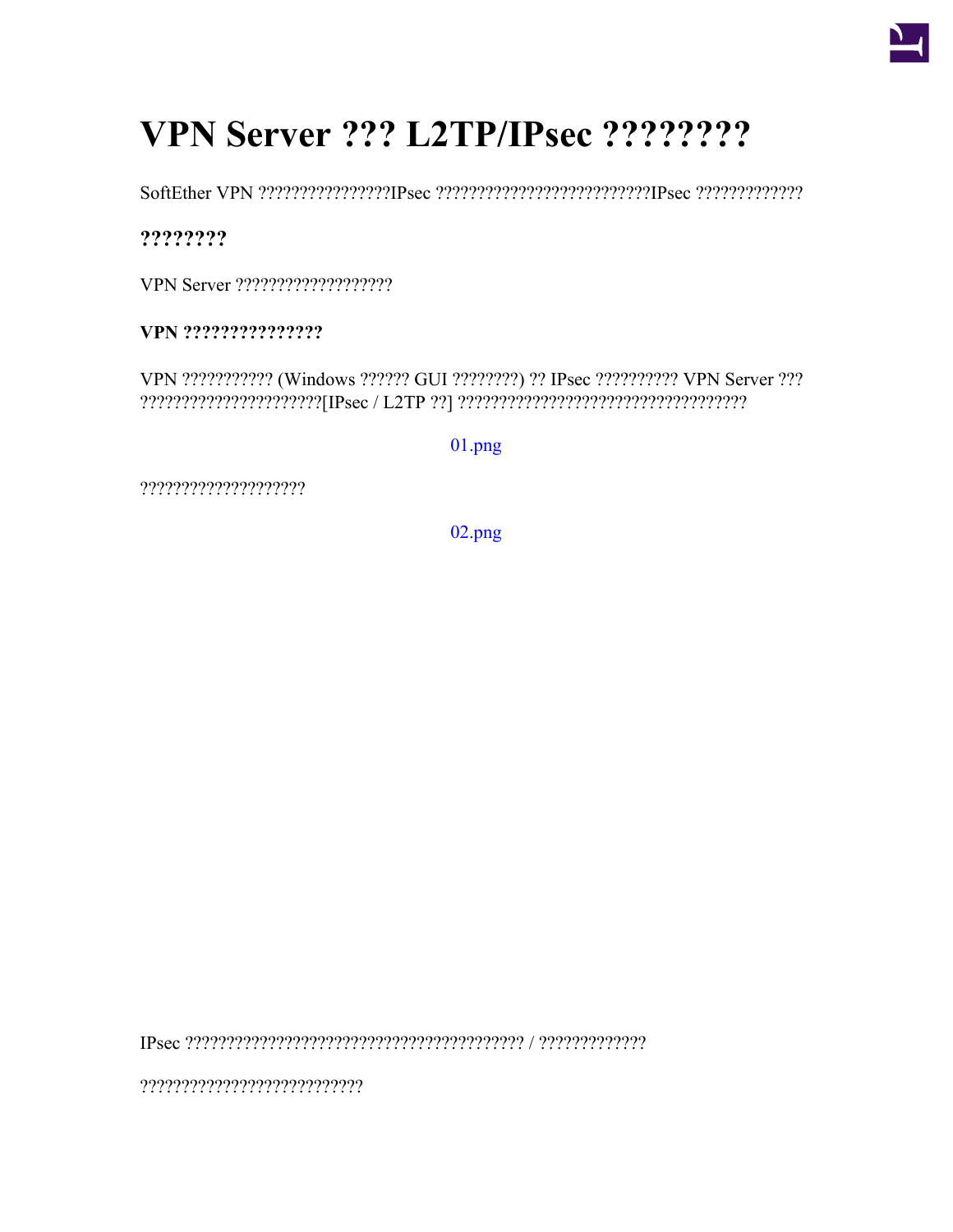- **L2TP ?????? (L2TP over IPsec) ????** iPhone?iPad?Android ??????????? Windows?Mac OS X ???????????? L2TP VPN ???????? SoftEther VPN Server ???????????????????????????????
- **L2TP ?????? (????????? L2TP) ????** ????????????L2TP ??????????? IPsec ???????????????????? SoftEther VPN Server ???????????? ????????????? ??????? VPN ????????????????????????????????????????
- **EtherIP over IPsec ??????????** NEC IX2015 ??? EtherIP ???????????? SoftEther VPN ??????? 2 VPN ?????????????????????? ??

???[EtherIP ???????] ?????????????? EtherIP ????? ISAKMP (IKE) Phase 1 ID ??VPN Server ?? ? HUB ??????????????????????????? (??)?

• **IPsec ?????**

IPsec ????????PSK (Pre-Shared Key)?????????????????????????????????????vpn? (???? 3 ??) ?? ???????????????????????????????????IPsec VPN ?????????????????????????????

## **vpncmd ???? (Windows PC ????????)**

VPN ???????????????? (vpncmd) ? IPsec ??????????**[IPSecEnable ????](https://ja.softether.org/4-docs/1-manual/6/6.3#6.3.69_.22IPsecEnable.22:_IPsec_VPN_.E3.82.B5.E3.83.BC.E3.83.90.E3.83.BC.E6.A9.9F.E8.83.BD.E3.81.AE.E6.9C.89.E5.8A.B9.E5.8C.96_.2F_.E7.84.A1.E5.8A.B9.E5.8C.96)**???????

???????????????????**?IPsecEnable ??**?????????????

## **L2TP ???????????????????????? (???????????????????)**

L2TP ???????????? SoftEther VPN Server ? L2TP ????? VPN ???????? VPN ?????????? ??????????????????????? HUB ????????????????

?????SoftEther VPN Server ???HUB1???HUB2???? 2 ???? HUB ????????????HUB1 ??? ??? jiro ??HUB2 ?????? yas ?????????????

??????jiro@hub1 ??? yas@hub2 ???????????@?? HUB ????? L2TP ?????????????????? ????(???????? HUB ?????????????????????)

???????????????? HUB ??? ('@' ???????????????) ???????????? IPsec ????????????????? ?????????? HUB ????????

????????????? HUB ????HUB2???????????????? yas ??yas????????????? HUB ???????? ?????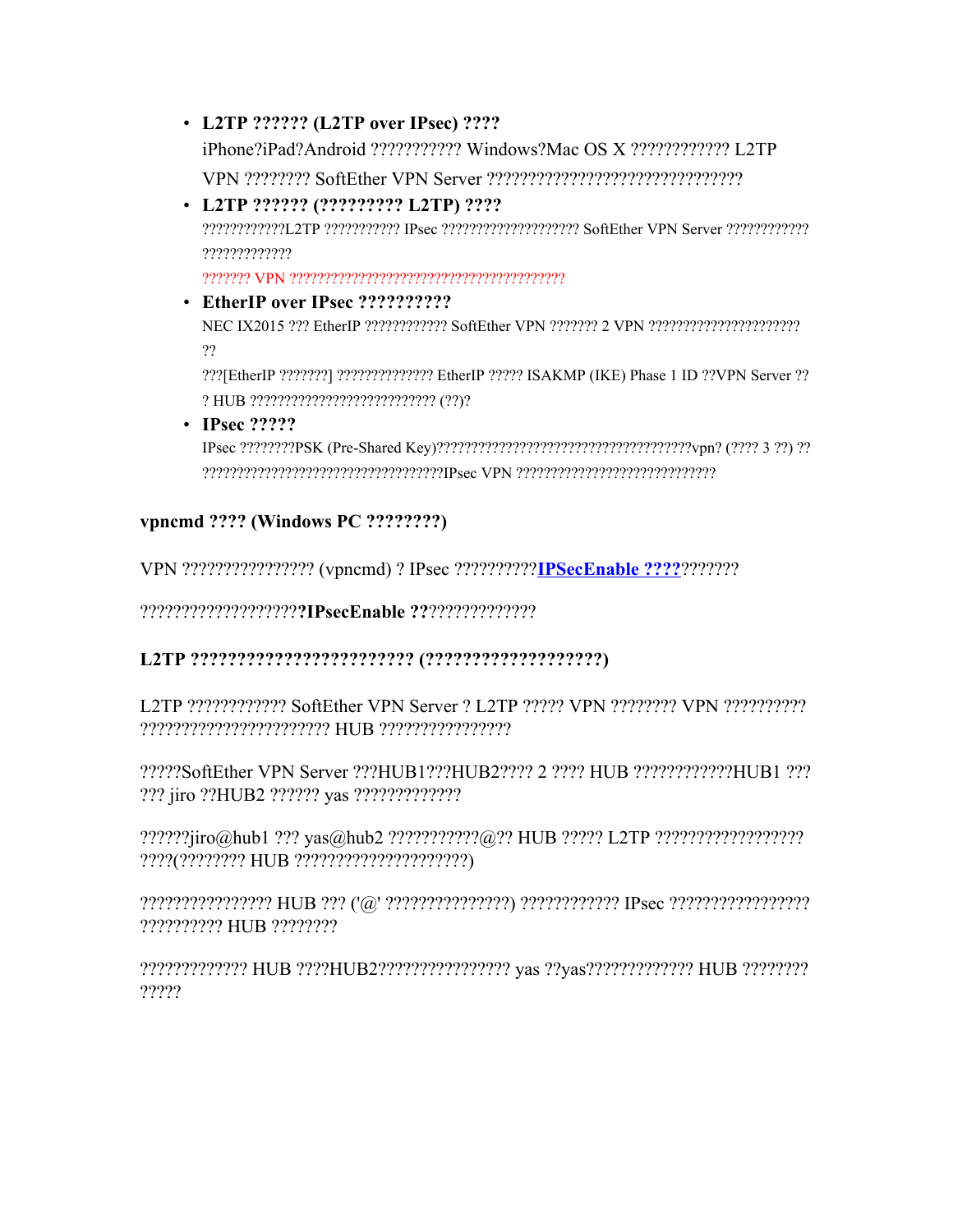#### L2TP ?????????????????????????? (RADIUS ????? NT ????????????????)

L2TP ????????????? SoftEther VPN Server ? L2TP ????? VPN ???????? VPN ??????????? 

?????SoftEther VPN Server ???HUB1???HUB2???? 2 ???? HUB ????????????HUB1 ??? ??? jiro ??HUB2 ?????? vas ??????????????

????????????????? HUB ??? ("\' ????????????????) ???????????? IPsec ???????????????????????????????? ????????? HUB ????????

?????????????? HUB ????HUB2???????????????? vas ??vas????????????? HUB ????????? ?????

#### 

L2TP 222222222222222 L2TP VPN 222222222222222222222223 HUB 222222222222 ?????

#### EtherIP / L2TPv3 ???????????

EtherIP / L2TPv3 ?????????EtherIP / L2TPv3 ?????? [??????????] ???????????EtherIP / L2TPv3 ?????? (????) ? VPN Server ???? IPsec ????????????????? ISAKMP (IKE) Phase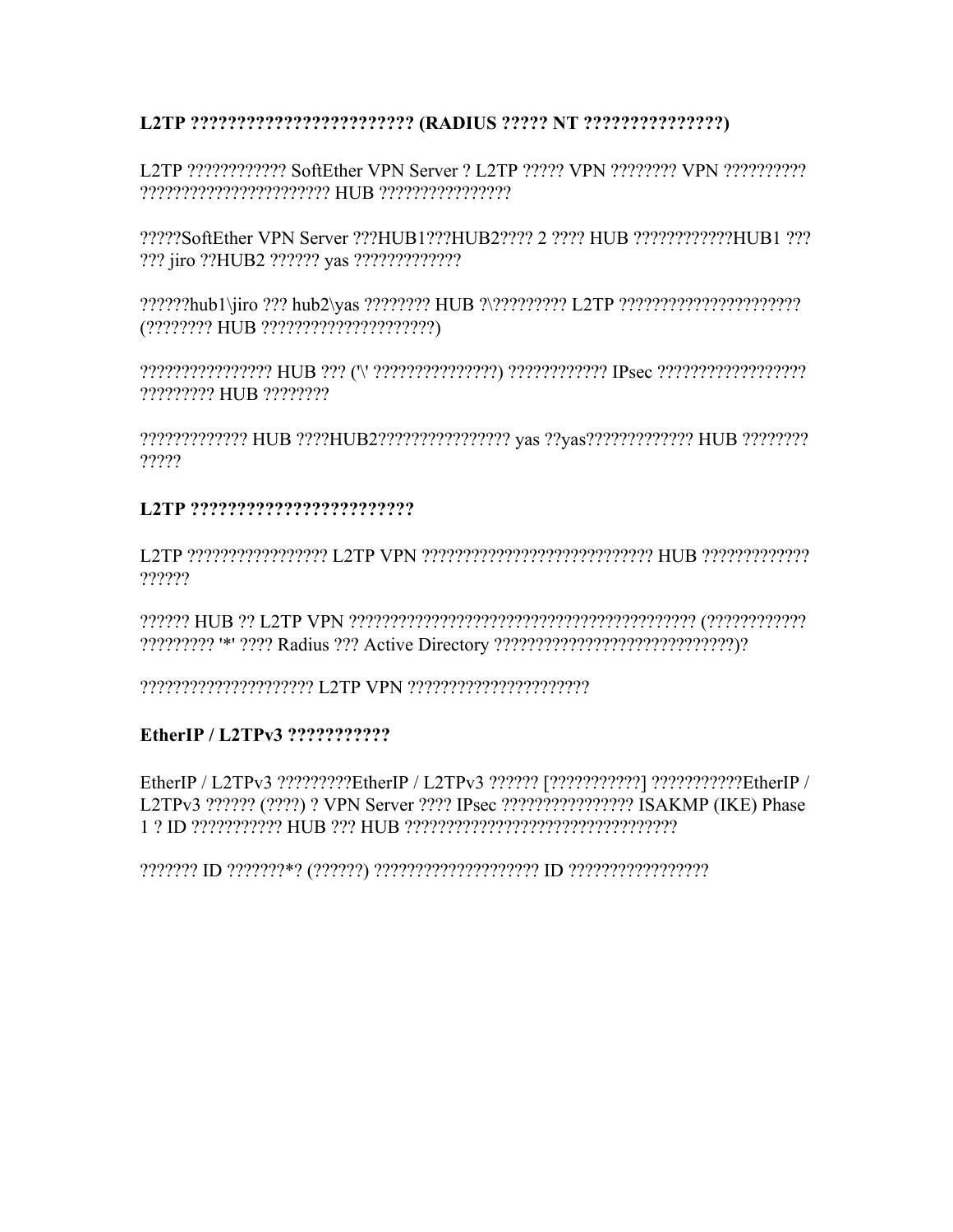???

?? (??? IPsec / L2TP ??????) ??????????

SoftEther VPN ? IPsec / L2TP ????????????????????????????????? (UDP 500, 4500, 1701) ?? 

???SoftEther VPN ? IPsec ?????????????????Windows ? IPsec ??? UDP ??????????????? ???????????

## 

L2TP ?????? VPN ????????? VPN ?????? IP ??????? (??) ???????VPN ????????????????? ?????

(Windows ????? OS ?? L2TP ???????? IP ????????????????iPhone ? iPad ?????????? IP  $???????????????)$ 

### L2TP VPN ????????? HUB ??????????????? HUB ? Ethernet ??????? DHCP ???? ???????????????